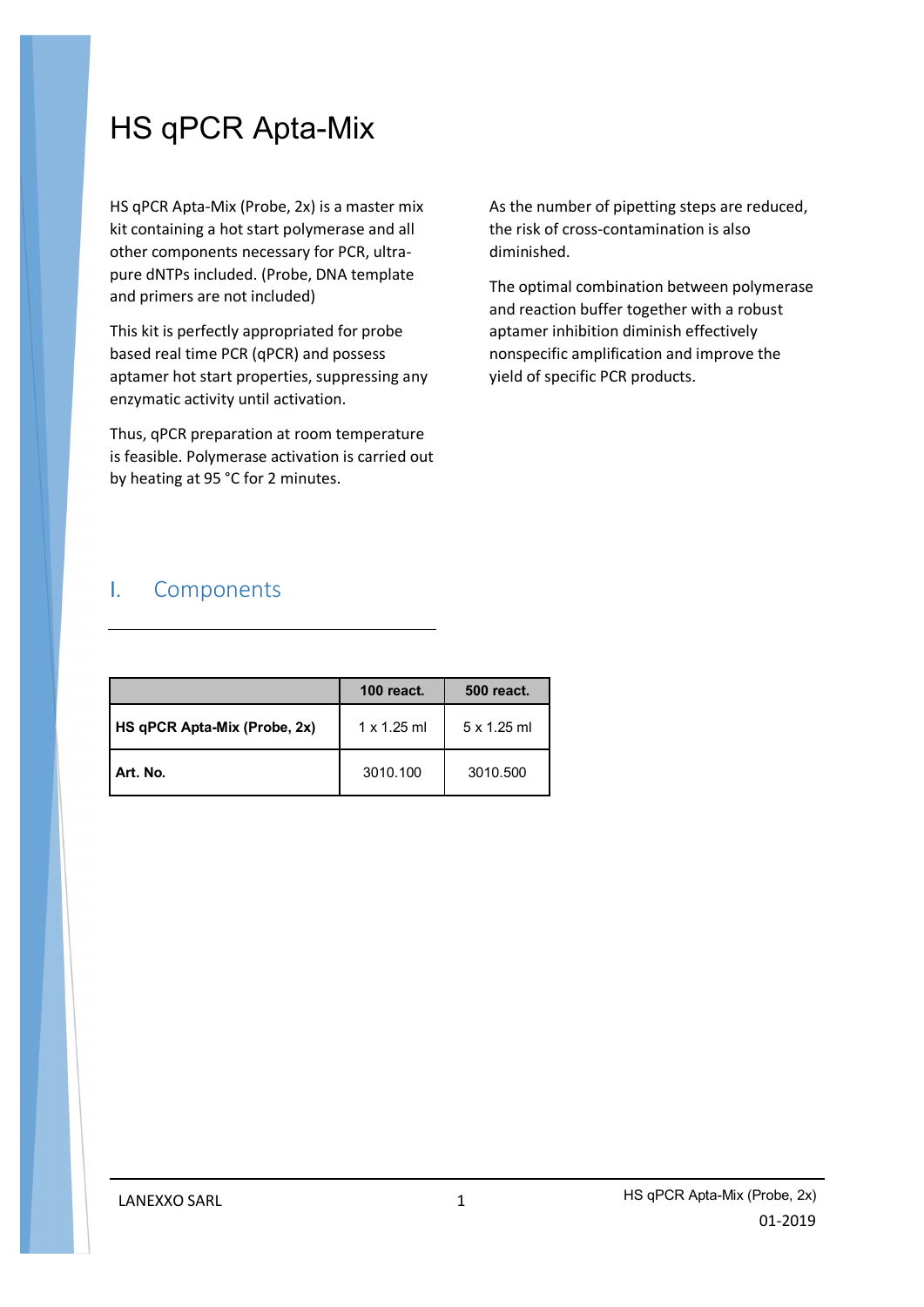## II. Storage and stability

**HS qPCR Apta-Mix (Probe, 2x)** master mix should be stored at -20 °C.

*Note: HS qPCR Apta-Mix (Probe, 2x) master mix is stable for at least 12 months.*

## III. HS qPCR Apta-Mix preparation

The HS qPCR Apta-Mix (Probe, 2x) is delivered ready-to-use and contains all components necessary for PCR, ultra-pure dNTPs included. (Probe, DNA template and primers are not included)

*Note: Multiple freeze/thaw cycles hasten ready to use master mix HS qPCR Apta-Mix degradation. Make aliquots if necessary. Ready to use HS qPCR Apta-Mix (Probe, 2x) can be stored at 4 °C for a period of one week.*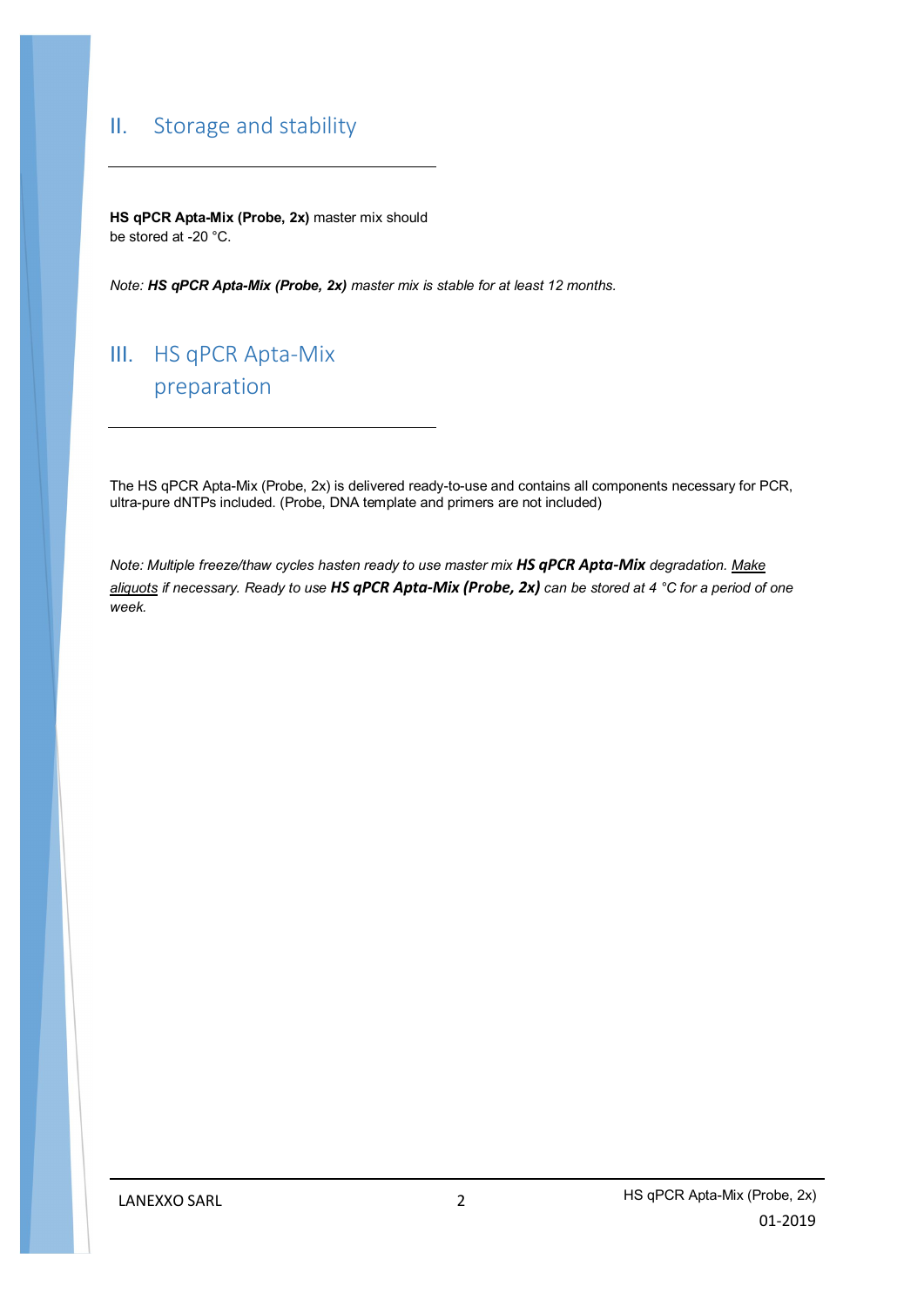### Recommendations

#### a) Template DNA

Amount and quality of template DNA significantly affect PCR results. Too much template DNA raise the risk of non-specific amplicons whereas too little amount of template DNA lower accuracy. Therefore we recommend using in case of genomic DNA 1 – 300 ng template DNA per reaction and in case of plasmid or viral DNA 1 ng – 1 pg template DNA per reaction.

Template DNA quality can be improved by a preliminary purification step (ethanol precipitation, purification kit, etc.).

#### b) Primers and probe

Primer concentration of 0.05 – 1 µM should be preferred. Too high primer concentration can generate mismatches. Ideally maintain GC content at 40 – 60 %. Avoid complementary intra/inter primer sequences, otherwise secondary structure, like hairpins, or primer dimerization can arise. For optimal PCR conditions, forward and reverse primer should have similar (+/-  $5^{\circ}$ C) melting temperature (T<sub>m</sub>).

For probe we recommend using a concentration of 0,05 - 0,3 µM. Avoid too long probes at risk to reduce hybridization specificity. Increase efficiency in reducing distance between primers 3' end and probes 5' end. Ensure that melting temperature  $(T_m)$  of the probe is 6 – 10 °C higher than the primers melting temperature.

*Note: NCBI provides free of charges a primer design software (Primer-Blast).*

#### c) MgCl<sub>2</sub>

MgCl<sub>2</sub> concentration of HS qPCR Apta-Mix (Probe, 2x) has been established to fit in most situations. Nevertheless, it is possible to increase MgCl<sub>2</sub> concentration if appropriate.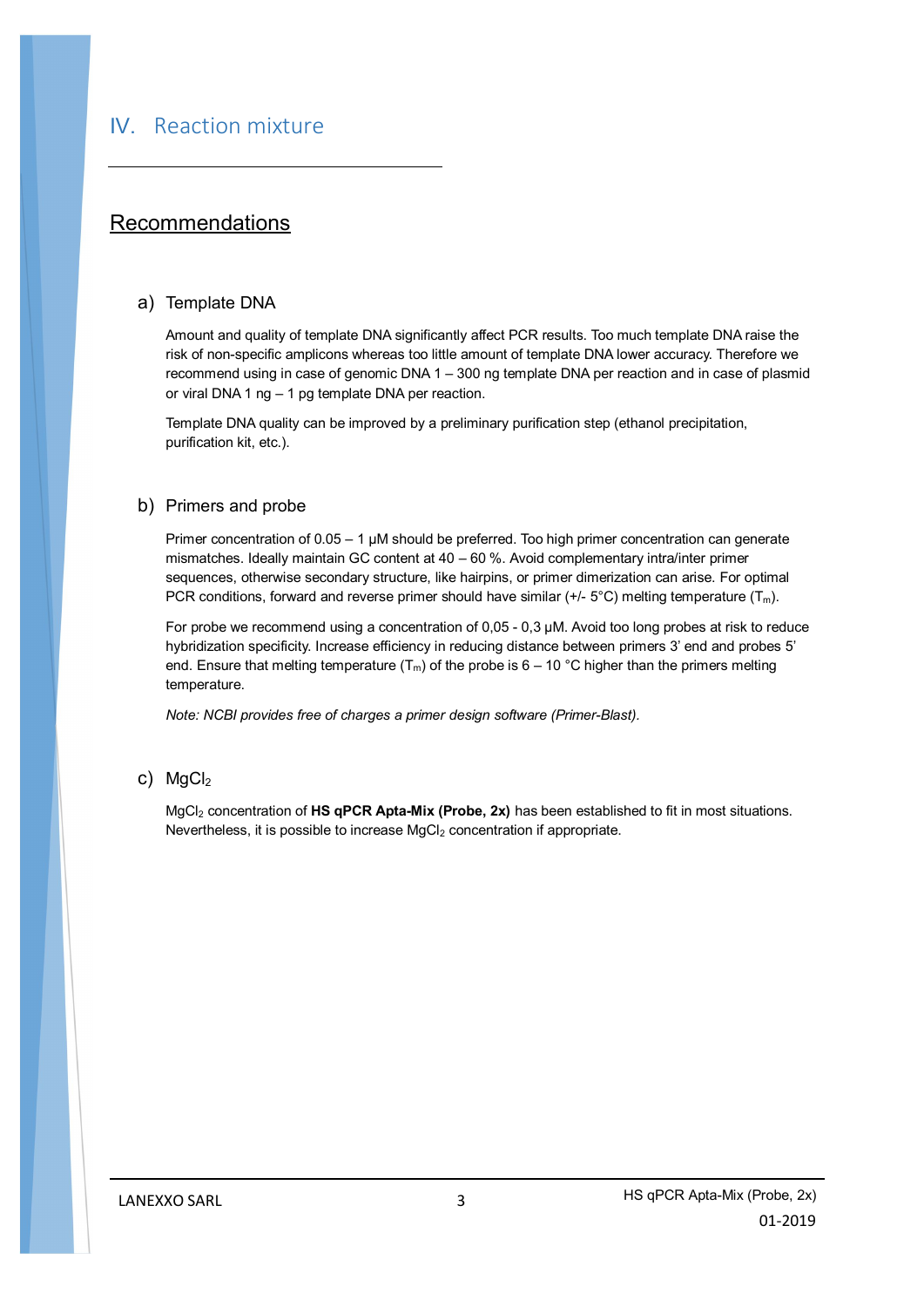| Components                             | Volume          | Final concentration                    |
|----------------------------------------|-----------------|----------------------------------------|
| <b>HS qPCR Apta-Mix</b><br>(Probe, 2x) | $12,5$ µl       | 1x                                     |
| Forward primer (10<br>$\mu$ M)         | $0,5$ µ         | $0,2 \mu M$ (1)                        |
| Revers primer (10<br>$\mu$ M)          | $0,5$ µ         | $0,2 \mu M$ <sup>(1)</sup>             |
| Probe                                  | $x \mu$         | $0,2 \mu M^{(2)}$                      |
| Template DNA                           | y µl            | 1 ng < genomic<br>$DNA^{(3)}$ < 300 ng |
| Sterile distilled water                | Adjust to 25 µl |                                        |

- (1) Optimal primer concentration range (0,05 à 1 µM)
- (2) Optimal probe concentration range (0,05 à 0,3 µM)
- (3) For viral or plasmid DNA use 1 ng 1pg template DNA.



LANEXXO SARL 4